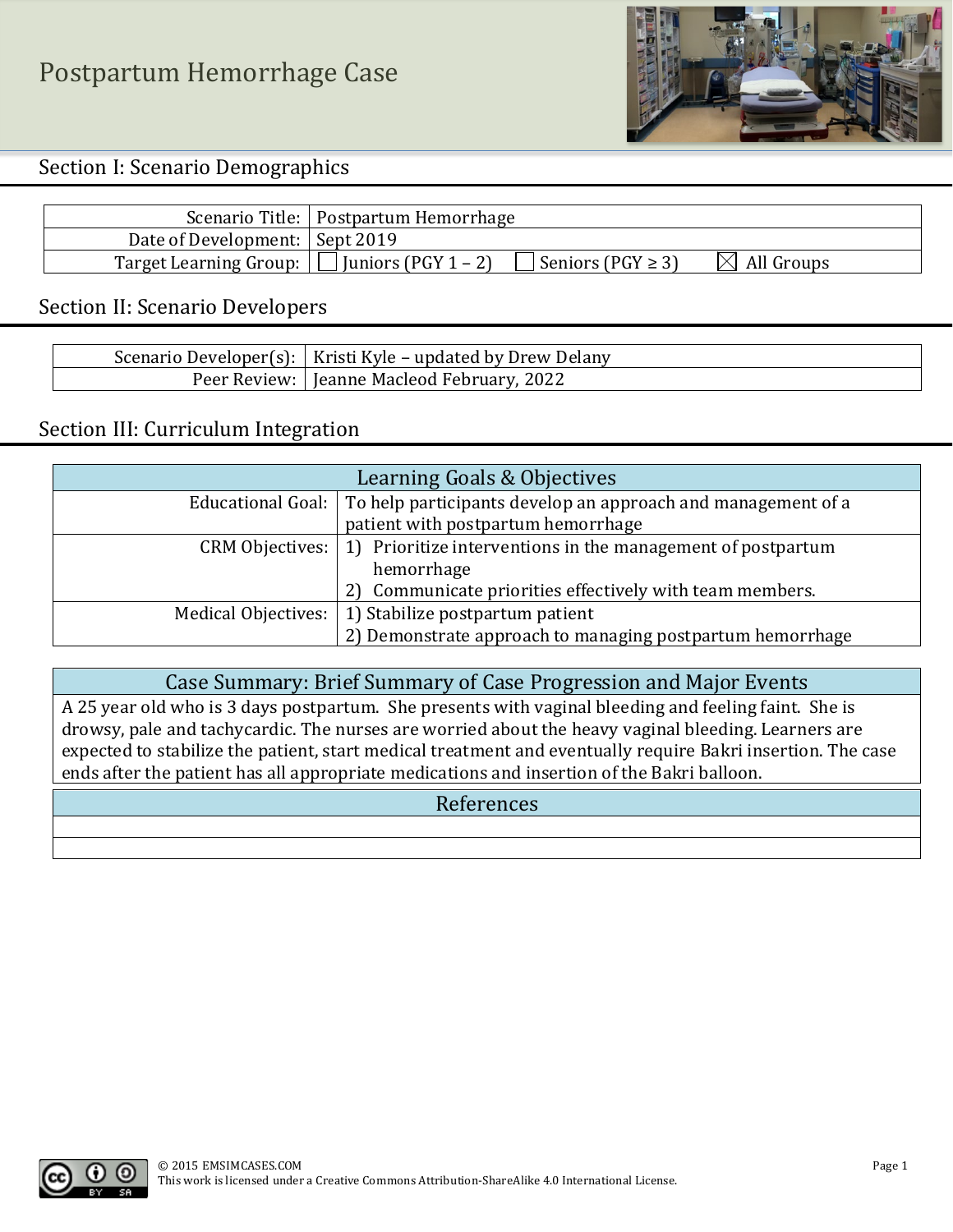

# Section IV: Scenario Script

| A. Scenario Cast & Realism                       |                               |                                                                                     |                             |                              |                            |  |
|--------------------------------------------------|-------------------------------|-------------------------------------------------------------------------------------|-----------------------------|------------------------------|----------------------------|--|
| Patient:                                         | <b>Computerized Mannequin</b> |                                                                                     | Realism:                    |                              | Conceptual<br>$\times$     |  |
|                                                  | $\boxtimes$ Mannequin         |                                                                                     |                             |                              | $\boxtimes$ Physical       |  |
|                                                  |                               | <b>Standardized Patient</b>                                                         | Select most                 |                              | Emotional/Experiential     |  |
|                                                  | Hybrid                        |                                                                                     | important                   |                              | Other:                     |  |
|                                                  |                               | <b>Task Trainer</b>                                                                 | dimension(s)                |                              | N/A                        |  |
| Confederates                                     |                               | <b>Brief Description of Role</b>                                                    |                             |                              |                            |  |
| <b>RN</b>                                        |                               | Gives patient history, makes it clear they are worried about the quality of vaginal |                             |                              |                            |  |
|                                                  | bleeding.                     |                                                                                     |                             |                              |                            |  |
|                                                  |                               |                                                                                     |                             |                              |                            |  |
|                                                  |                               |                                                                                     | <b>B.</b> Required Monitors |                              |                            |  |
| <b>EKG Leads/Wires</b>                           |                               | <b>Temperature Probe</b>                                                            |                             |                              | <b>Central Venous Line</b> |  |
| NIBP Cuff                                        |                               | <b>Defibrillator Pads</b>                                                           |                             |                              | Capnography                |  |
| Pulse Oximeter                                   |                               | <b>Arterial Line</b>                                                                |                             | Other:                       |                            |  |
| C. Required Equipment                            |                               |                                                                                     |                             |                              |                            |  |
| Gloves<br><b>Nasal Prongs</b>                    |                               |                                                                                     | Scalpel                     |                              |                            |  |
| Venturi Mask<br>Stethoscope                      |                               |                                                                                     |                             | Tube Thoracostomy Kit        |                            |  |
| Defibrillator<br>$\times$<br>Non-Rebreather Mask |                               |                                                                                     |                             | Cricothyroidotomy Kit        |                            |  |
| IV Bags/Lines                                    |                               | <b>Bag Valve Mask</b>                                                               |                             |                              | Thoracotomy Kit            |  |
| <b>IV Push Medications</b><br>Laryngoscope       |                               |                                                                                     |                             | <b>Central Line Kit</b>      |                            |  |
| PO Tabs<br>Video Assisted Laryngoscope           |                               |                                                                                     |                             | <b>Arterial Line Kit</b>     |                            |  |
| <b>ET Tubes</b><br><b>Blood Products</b>         |                               |                                                                                     | $\boxtimes$                 | <b>Other: Bakri Balloon</b>  |                            |  |
| Intraosseous Set-up<br><b>LMA</b>                |                               |                                                                                     | $\boxtimes$                 | <b>Other: Foley catheter</b> |                            |  |
| D. Moulage                                       |                               |                                                                                     |                             |                              |                            |  |
| Hospital gown, fake blood / clots, wig           |                               |                                                                                     |                             |                              |                            |  |
| E. Approximate Timing                            |                               |                                                                                     |                             |                              |                            |  |
| 5 min<br>Scenario:<br>Set-Up:                    |                               |                                                                                     | $15 \text{ min}$            |                              | 15 min<br>Debriefing:      |  |

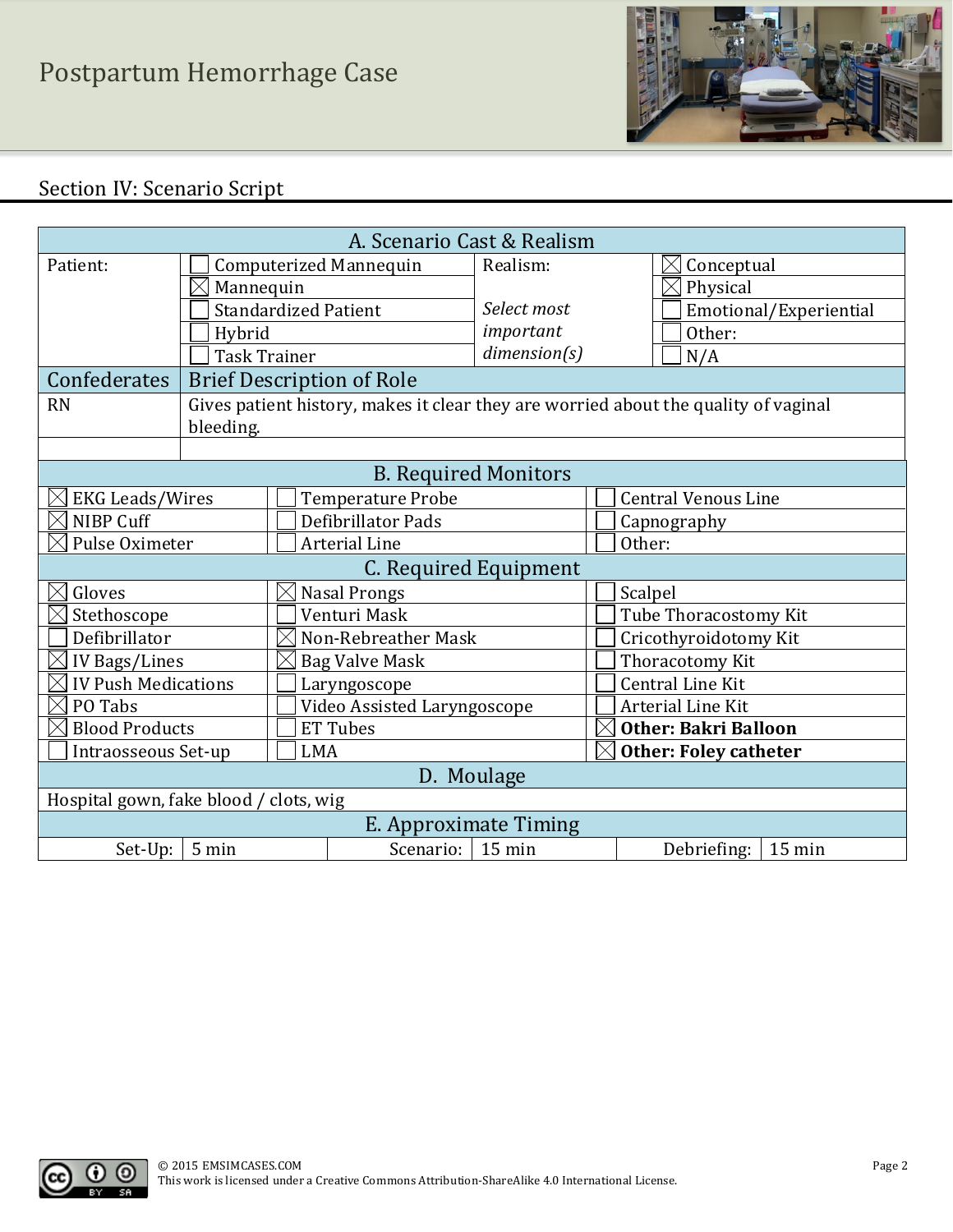

# Section V: Patient Data and Baseline State

| A. Clinical Vignette: To Read Aloud at Beginning of Case                                                  |                                                                                                   |               |                                                                           |  |              |      |           |                         |
|-----------------------------------------------------------------------------------------------------------|---------------------------------------------------------------------------------------------------|---------------|---------------------------------------------------------------------------|--|--------------|------|-----------|-------------------------|
| Josie is a 25 G2P1A1 who delivered a healthy baby girl 3 days ago. She had a spontaneous vaginal delivery |                                                                                                   |               |                                                                           |  |              |      |           |                         |
| without complications. She was discharged from hospital yesterday. She complains to the triage nurse that |                                                                                                   |               |                                                                           |  |              |      |           |                         |
|                                                                                                           | she is feeling faint and worried about her heavy vaginal bleeding.                                |               |                                                                           |  |              |      |           |                         |
|                                                                                                           |                                                                                                   |               | <b>B. Patient Profile and History</b>                                     |  |              |      |           |                         |
|                                                                                                           | Patient Name: Josie Sang                                                                          |               | Age: 25                                                                   |  |              |      |           | Weight: 60kg            |
| Gender:                                                                                                   | $\overline{F}$<br>M<br>$\bowtie$                                                                  |               | Code Status: Full code                                                    |  |              |      |           |                         |
|                                                                                                           | Chief Complaint: Vaginal Bleeding                                                                 |               |                                                                           |  |              |      |           |                         |
|                                                                                                           | Josie is upset, looks pale and                                                                    |               |                                                                           |  |              |      |           |                         |
|                                                                                                           | Past Medical History:                                                                             | Healthy       |                                                                           |  | Medications: |      |           | Prenatal vitamins       |
|                                                                                                           |                                                                                                   |               |                                                                           |  |              |      | Vitamin D |                         |
|                                                                                                           |                                                                                                   |               | Past Surgical History: D&C post miscarriage 2 years ago. No complications |  |              |      |           |                         |
| Allergies: None.                                                                                          |                                                                                                   |               |                                                                           |  |              |      |           |                         |
|                                                                                                           |                                                                                                   |               | Social History: Married. No drugs or alcohol. Loves baseball.             |  |              |      |           |                         |
|                                                                                                           | Family History: No pertinent FamHx                                                                |               |                                                                           |  |              |      |           |                         |
| Review of Systems:                                                                                        |                                                                                                   | CNS:          | Drowsy                                                                    |  |              |      |           |                         |
|                                                                                                           |                                                                                                   | HEENT:        | Nil                                                                       |  |              |      |           |                         |
|                                                                                                           |                                                                                                   | CVS:          | Nil                                                                       |  |              |      |           |                         |
| RESP:<br>Nil                                                                                              |                                                                                                   |               |                                                                           |  |              |      |           |                         |
|                                                                                                           |                                                                                                   | GI:           | Cramps                                                                    |  |              |      |           |                         |
|                                                                                                           |                                                                                                   | GU:           | Complains of heavy vaginal bleeding                                       |  |              |      |           |                         |
|                                                                                                           |                                                                                                   | MSK:          | Nil                                                                       |  |              | INT: |           | Pale                    |
|                                                                                                           |                                                                                                   |               | C. Baseline Simulator State and Physical Exam                             |  |              |      |           |                         |
|                                                                                                           | Monitor On, no data displayed<br>No Monitor Display<br>$\boxtimes$<br>Monitor on Standard Display |               |                                                                           |  |              |      |           |                         |
| HR: 145/min                                                                                               |                                                                                                   | 105/60<br>BP: |                                                                           |  | RR:18/min    |      |           | O <sub>2</sub> SAT: 95% |
| $T: 36.7$ °C                                                                                              | Glucose: 6.2 mmol/L<br>GCS: 14 (E3V5M6)                                                           |               |                                                                           |  |              |      |           |                         |
| General Status: Drowsy and pale.                                                                          |                                                                                                   |               |                                                                           |  |              |      |           |                         |
| CNS:                                                                                                      | GCS 14.                                                                                           |               |                                                                           |  |              |      |           |                         |
| HEENT:                                                                                                    | PERLA 3mm.                                                                                        |               |                                                                           |  |              |      |           |                         |
| CVS:                                                                                                      | No murmur, tachy, no murmur                                                                       |               |                                                                           |  |              |      |           |                         |
| RESP:                                                                                                     | Normal                                                                                            |               |                                                                           |  |              |      |           |                         |
| ABDO:                                                                                                     | Soft, Palpable uterus above umbilicus                                                             |               |                                                                           |  |              |      |           |                         |
| GU:                                                                                                       | Heavy vaginal bleeding with clots                                                                 |               |                                                                           |  |              |      |           |                         |
| MSK:                                                                                                      | Normal. No signs trauma.<br>SKIN:<br>Pale                                                         |               |                                                                           |  |              |      |           |                         |



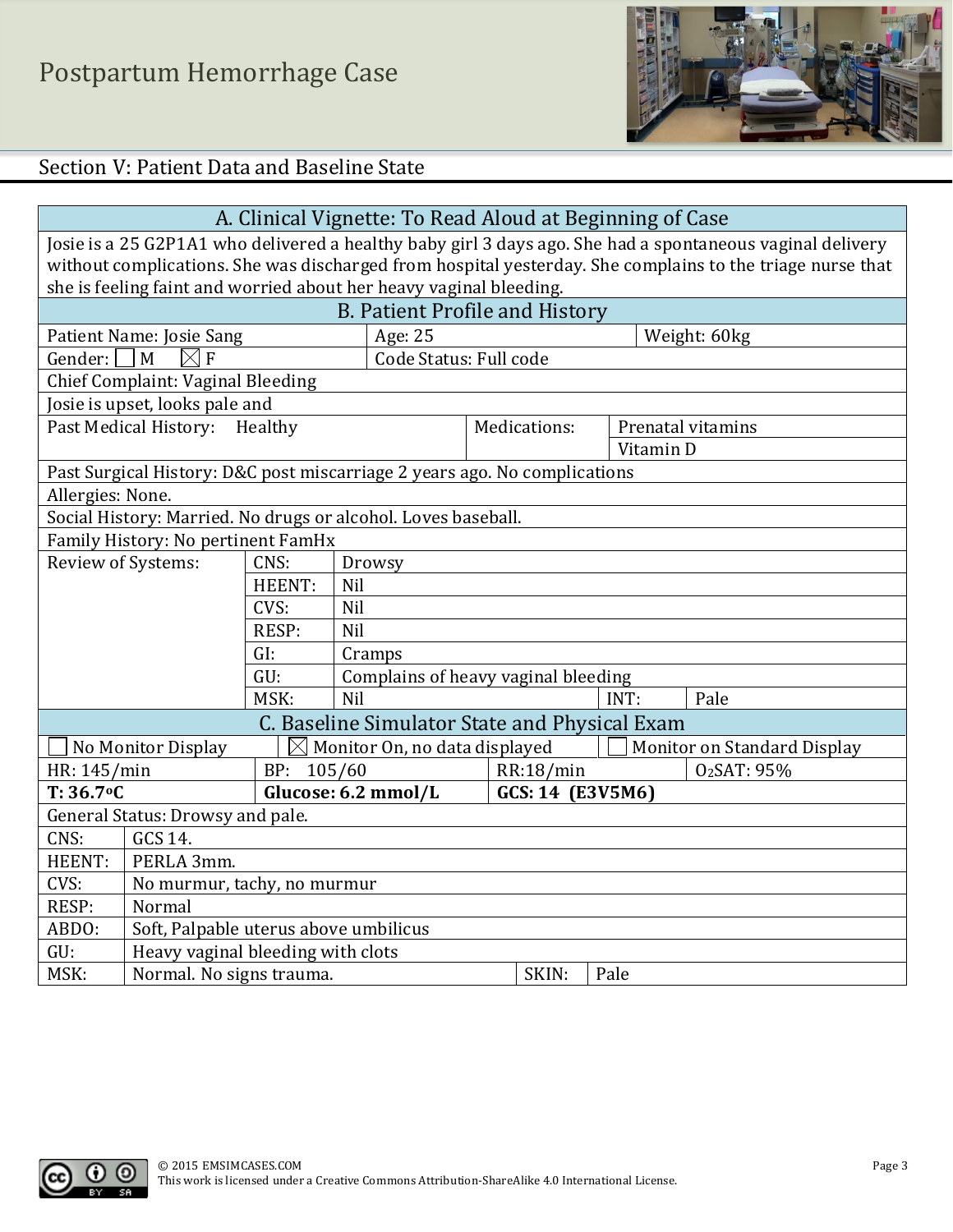

# Section VI: Scenario Progression

| Scenario States, Modifiers and Progression                                                                                                    |                                                                                                                               |                                                                                                                                                                                                                                                                                                           |                                                                                                                                                                                                                                                                                                                                                                 |  |
|-----------------------------------------------------------------------------------------------------------------------------------------------|-------------------------------------------------------------------------------------------------------------------------------|-----------------------------------------------------------------------------------------------------------------------------------------------------------------------------------------------------------------------------------------------------------------------------------------------------------|-----------------------------------------------------------------------------------------------------------------------------------------------------------------------------------------------------------------------------------------------------------------------------------------------------------------------------------------------------------------|--|
| <b>Patient State</b>                                                                                                                          | <b>Patient Status</b>                                                                                                         | Learner Actions, Modifiers & Triggers to Move to Next State                                                                                                                                                                                                                                               |                                                                                                                                                                                                                                                                                                                                                                 |  |
| 1. Baseline State<br>Rhythm: sinus tach<br>HR: 145/min<br>BP: 105/60<br>RR: 18/min<br>O <sub>2</sub> SAT: 95%<br>$T: 36.7$ °C<br>Glucose: 6.2 | <b>GCS 14</b><br>Lying in bed,<br>looks pale and<br>drowsy and<br>weak.<br>Occasional<br>moans from<br>cramps                 | <b>Learner Actions</b><br>Set of vitals<br>Review chart and history<br>with RN<br>Physical exam<br>2 Large bore IV access<br>Order labs (CBC, cross-<br>match, INR)<br>-Start IV bolus with oxytocin<br>40 units/L wide open<br>- Call for help (extra MD, RNs,<br>OBGYN)<br>- Place oxygen on patient    | Modifiers<br>Changes to patient condition based on<br>learner action<br>If IVF with oxytocin not started<br>patient becomes more<br>hypotensive<br><b>Triggers</b><br>For progression to next state<br>-Learner actions complete<br>$\rightarrow$<br><b>Stage 2. Deterioration</b>                                                                              |  |
| 2. Deterioration<br>HR: 160/ min<br>BP: 85/40<br>RR: 22/min<br>O <sub>2</sub> SAT: 95%                                                        | Increased<br>cramping and<br>large gush of<br>blood from<br>vagina.<br>Ongoing<br>Vagbleed.<br>Complains of<br>feeling faint. | <b>Learner Actions</b><br>Oxytocin running in IVF<br>Misoprostol 400-800 mcg<br>SL or buccal<br>Methylorgonovine (ergot)<br>0.2 mg IM or IV<br>Hemabate 0.25mg IM<br>$\vert$ TXA 1 g IV<br>call for or start transfusion<br>of 2 units pRBCs<br>- STAT Group and SCREEN LAB<br>-2g Fibrinogen Concentrate | Modifiers<br>If uterotonic medications given<br>prior to IV bolus $\rightarrow$ Stage 4.<br>Syncope<br><b>Triggers</b><br>- Learner actions complete $\rightarrow$ 3.<br><b>Improvement but continued</b><br>bleeding-initiation of the<br><b>Massive Transfusion Protocol-</b><br><b>Notify Blood Bank of</b><br>immediate need for fibrinogen<br>concentrate. |  |
| 3. Improvement<br>but continued<br>bleeding<br>HR: 140/min<br>BP: 100/52<br>RR: 22/min<br>02SAT: 95% RA                                       | Patients<br>hemodynamics<br>improving but<br>vaginal<br>bleeding still<br>ongoing                                             | <b>Learner Actions</b><br>$\lceil$ "Scoop the goop" – remove<br>clots from uterus<br>Bimanual massage<br>Insert foley catheter<br>Insert Bakri balloon                                                                                                                                                    | <b>Modifiers</b><br>If scoopgoop/bimanual done<br>prior to IV bolus $\rightarrow$ Stage 4.<br>Syncope<br><b>Triggers</b><br>- Learner actions complete $\rightarrow$ 5.<br><b>Resolution</b>                                                                                                                                                                    |  |

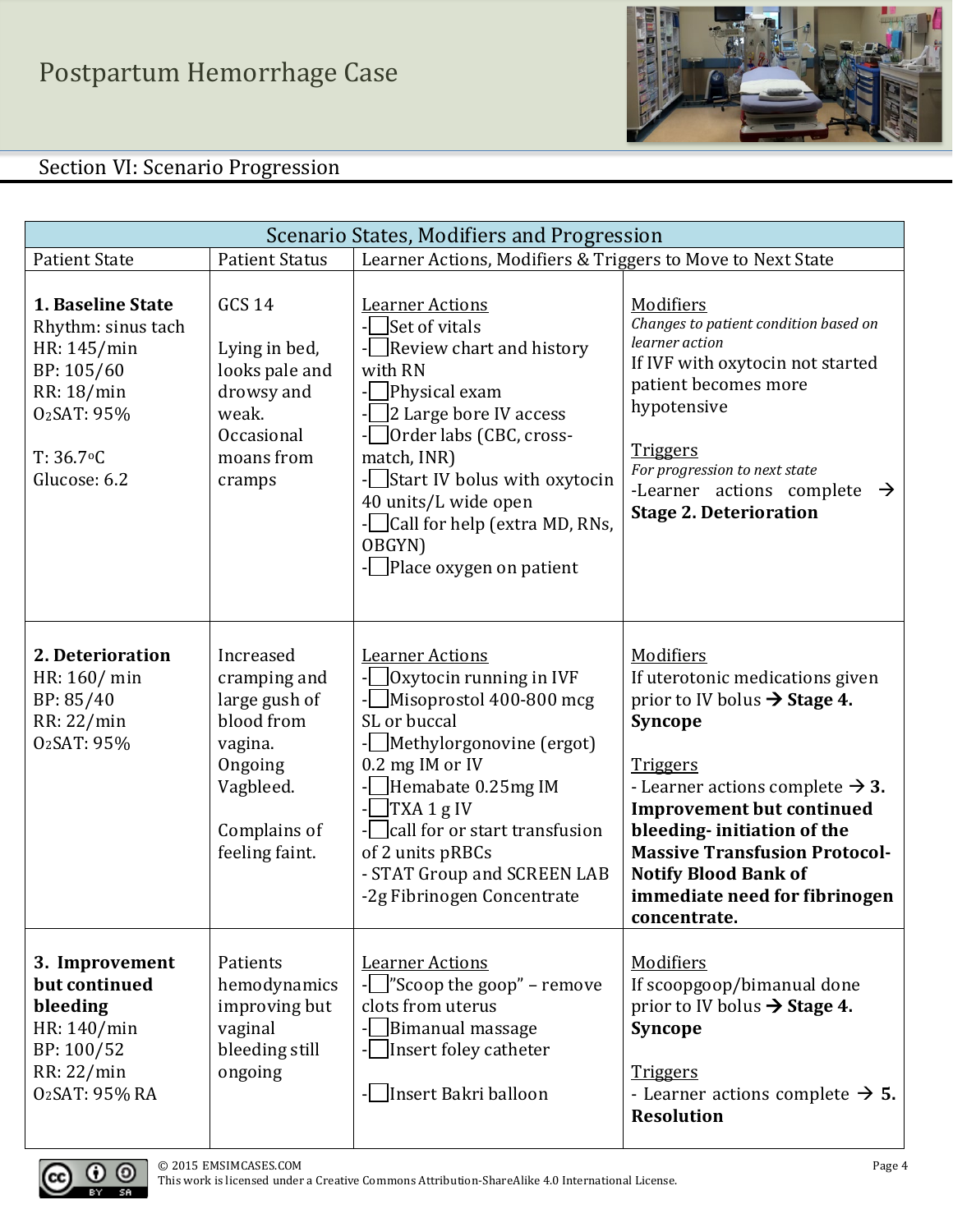# Postpartum Hemorrhage Case



| <b>NOTE: SKIP THIS</b><br><b>STEP IF ABOVE</b><br><b>STAGES MANAGED</b><br>APPROPRIATELY<br>4. Synope (only if<br>indicated)<br>HR: 60/min<br>BP: 60/20<br>RR: 22/min<br>$O2SAT: -$ | If incorrect<br>management in<br>stage 2 or 3<br>then $-$<br>Patient feels<br>awful, vomits<br>and syncopal. | <b>Learner Actions</b><br>Head down positioning<br>Bolus fluids<br>Recognize syncope                                                 | NOTE: SKIP THIS STAGE IF<br><b>ABOVE STAGES MANAGED</b><br>APPROPRIATELY<br><b>Triggers</b><br>- Learner actions complete $\rightarrow$ 5.<br><b>Resolution</b> |
|-------------------------------------------------------------------------------------------------------------------------------------------------------------------------------------|--------------------------------------------------------------------------------------------------------------|--------------------------------------------------------------------------------------------------------------------------------------|-----------------------------------------------------------------------------------------------------------------------------------------------------------------|
| <b>5. Resolution</b><br>HR: 100/min<br>BP: 110/72<br>RR: 18/min<br>O <sub>2</sub> SAT: 95% RA                                                                                       | Patients<br>hemodynamics<br>improving,<br>bleeding stops,<br>she feels and<br>looks better                   | <b>Learner Actions</b><br>Summarize<br>Handover care / discuss<br>with OBGYNE<br>Discuss plan for disposition,<br>further management | <b>END OF SCENARIO</b>                                                                                                                                          |

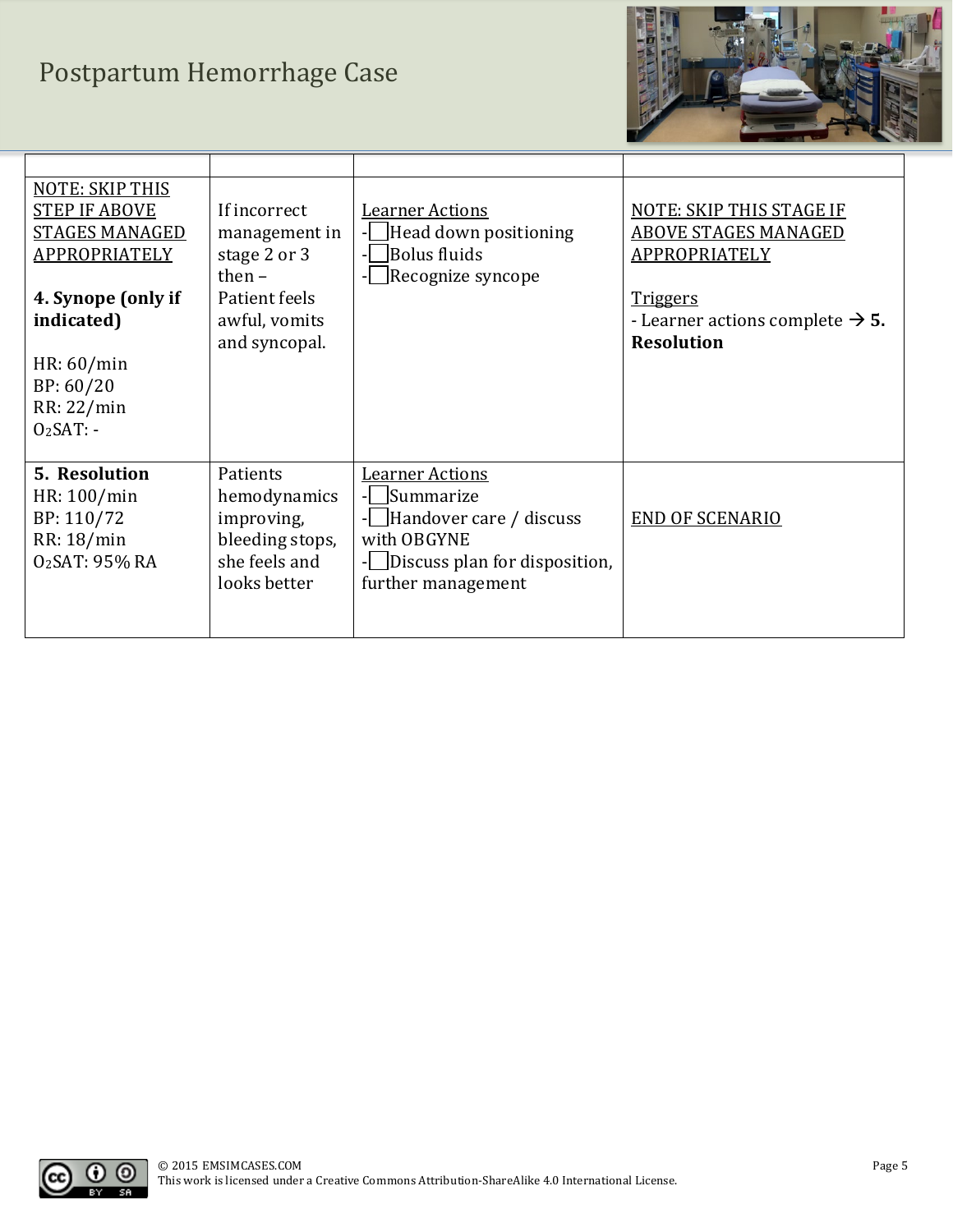

# Section VII: Supporting Documents, Laboratory Results, & Multimedia

| <b>Laboratory Results</b> |                       |  |  |  |
|---------------------------|-----------------------|--|--|--|
| $Labs: (now)$             | $ Labs: (3 days ago)$ |  |  |  |
| WBC: 8.0                  | WBC: 9.0              |  |  |  |
| <b>Neuts: 4.0</b>         | <b>Neuts: 4.5</b>     |  |  |  |
| Hgb: 90                   | Hgb: 113              |  |  |  |
| Plt: 280                  | Plt: 283              |  |  |  |
| <b>INR</b> : 1.0          | <b>INR</b> : 1.0      |  |  |  |
|                           | <b>Bili: 12</b>       |  |  |  |
| Cross-match Pending       | GGT: 40               |  |  |  |
|                           | AST: 45               |  |  |  |
|                           | Lipase: 85            |  |  |  |